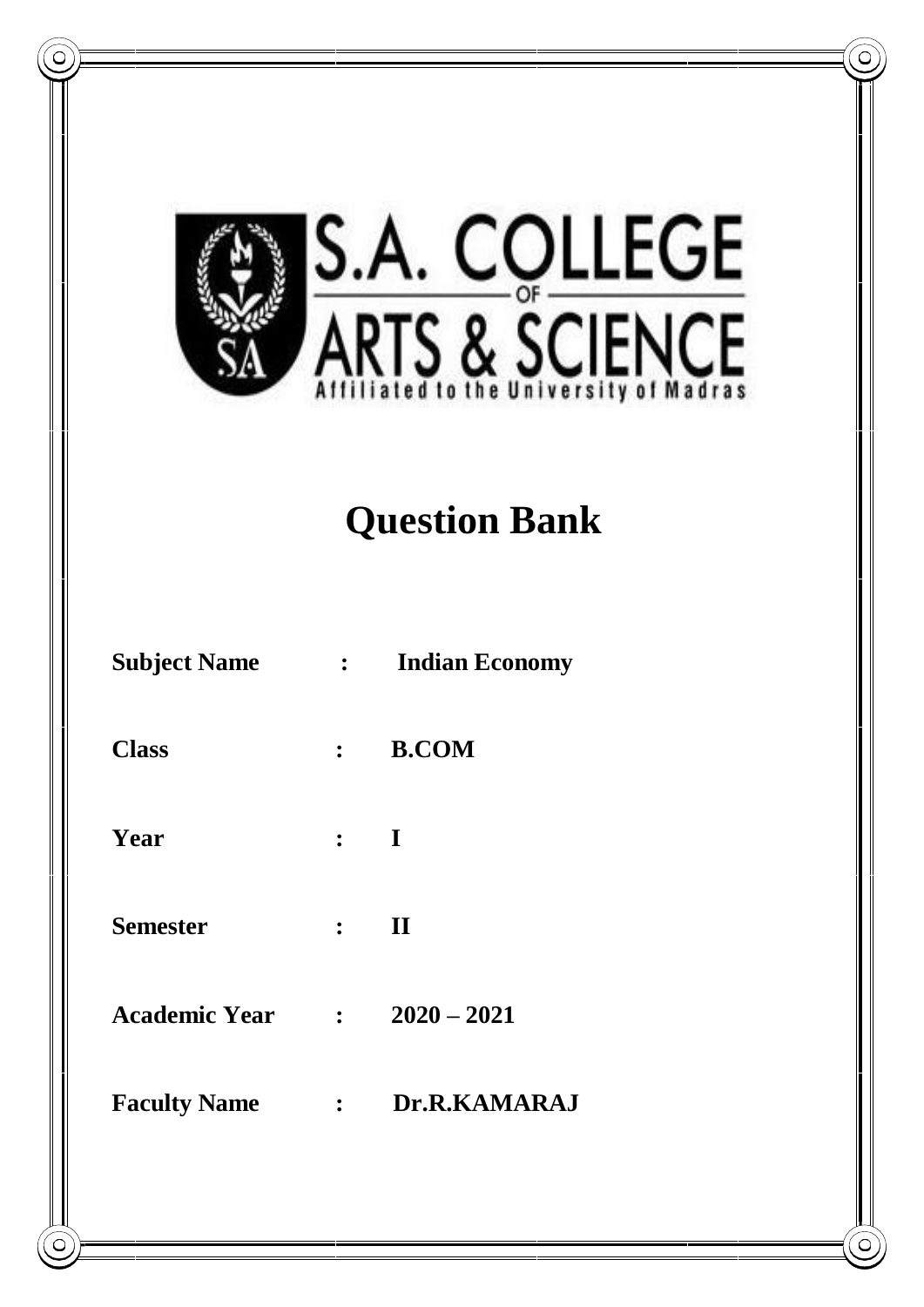## **Unit I**

## **Part A**

1. What do you mean by Economic Growth?

2. Define the term Economic Development.

3. What are the resources that contribute to economic development?

4. What do you mean by Natural Resources in economic development?

5. Define the term National Income.

6. What is mean by 'Per Capita Income'

7. What do you mean by 'Revised Series' of National Income'?

8. How will you find out the Rate of Growth of National Income?

9. Define the term Product method.

10. What do you mean by Income method and Expenditure method?

### **Part B**

1. State the objectives of Economic Development.

2. Explains the concepts of Economic Growth.

3. What are the obstacles of economic development?

4. State the essential features of underdevelopment.

5. Explain the features of national income.

## **Part C**

1. Differentiate the economic development and economic growth in India.

2.Discuss the different methods of computing National Income.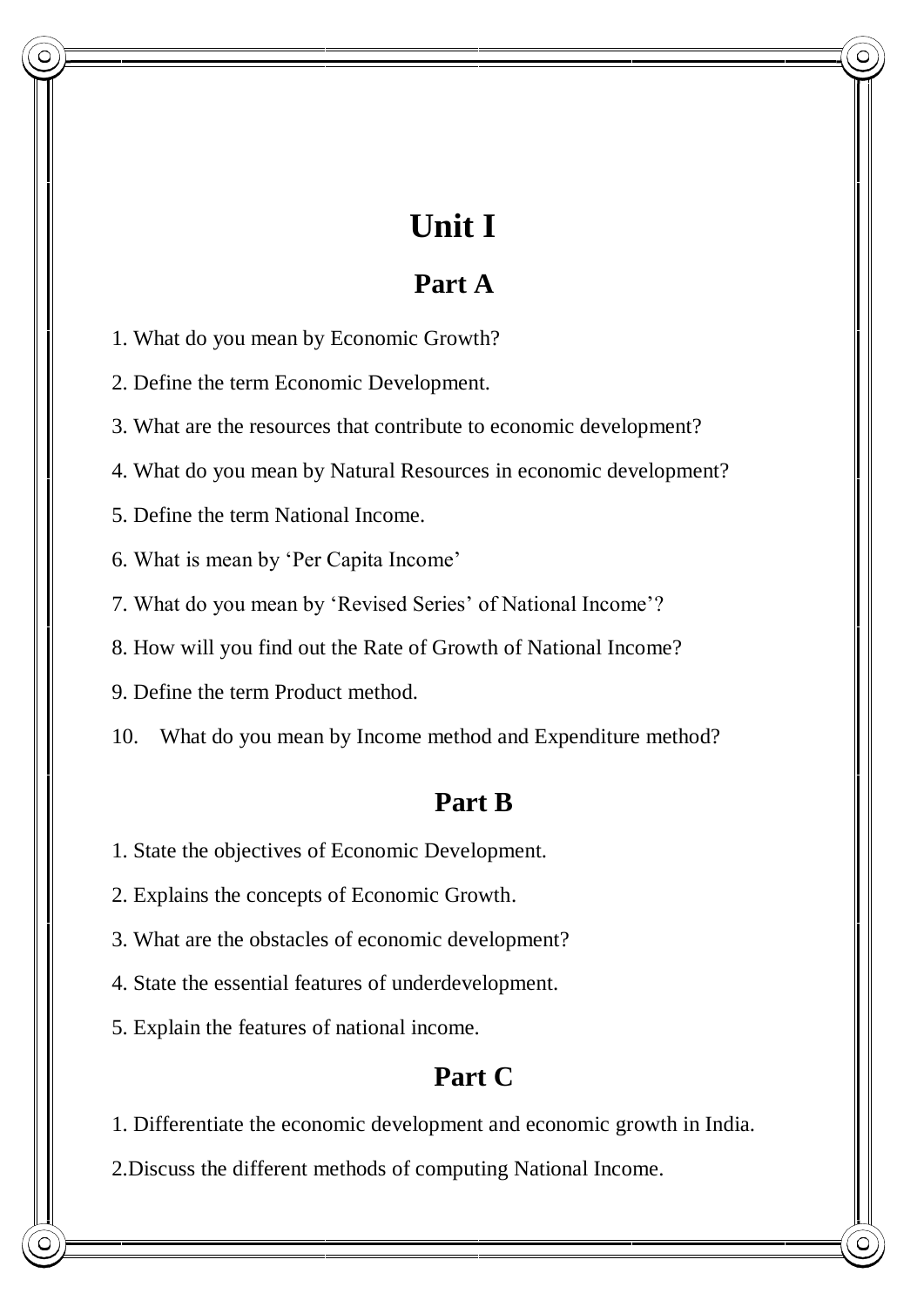#### **Unit II**

#### **Part A**

1. What do you mean by Poverty?

2. Define the term Inequalities.

3. What do you mean by Unemployment?

4. What do you mean by developed countries?

5. Define the term developing Countries.

6. What is mean by underdeveloped countries?

7. Define the term Population.

8. What do you mean by Domestic Trade?

9. Define the term international Trade?

10. What do you mean by Entrepot Trade?

#### **Part B**

1.State the objectives of Indian Economy.

2. What are the reasons of Indian Economy Problems?

3. Explain the unemployment in India.

4. What are the causes of poverty? Explain.

5. Differentiate the Domestic and International Trade.

#### **Part C**

1.Discuss with the major's problems of Indian Economy.

2. Describe the main causes of income inequality?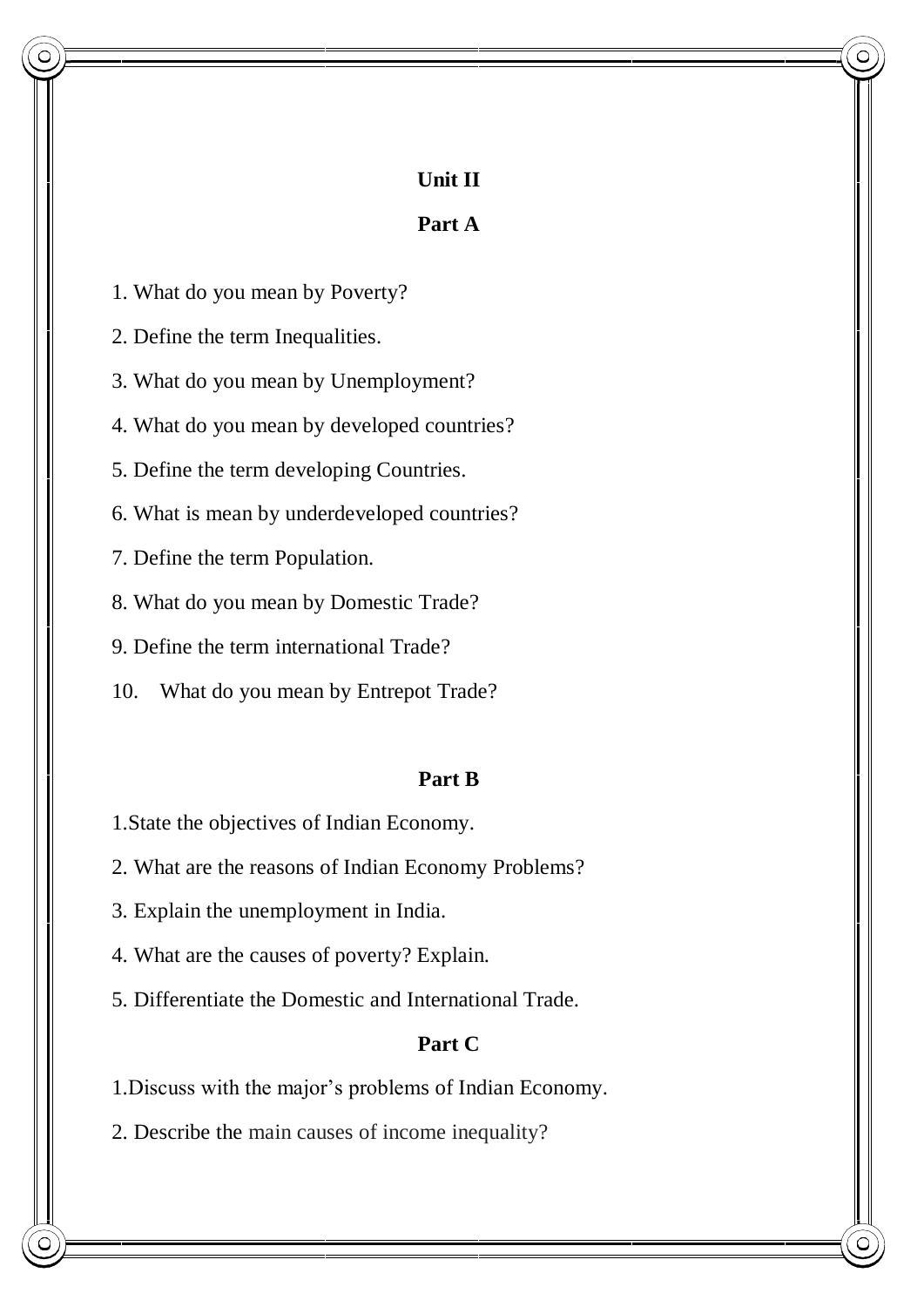#### **Unit III**

#### **Part A**

1. What do you mean by agricultural holding?

2. Define the term Productivity in agriculture.

3. What do you mean by subsistence farming?

4. What do you mean by Land Reforms?

5. Define the term Ryotwari system.

6. What is mean by 'Personal Cultivation'?

7. Define the term Land Reforms.

8. What do you mean by Food policy?

9. Define the term Green Revolution.

10. What do you mean by Public Distribution System?

#### **Part B**

1. Write a note on 'Prices and Cropping Pattern'?

2. Explain the functions of Green Revolution.

3. Enumerate the defects of the Zamindari System.

4. State the objectives of Public Distribution system.

5. What are the characteristics of Food Policy system in India?

#### **Part C**

1. Discuss the role of Bharath Ratna C.Subramaniam in Green Revolution.

2. Describe the agriculture contribution in economic development in India.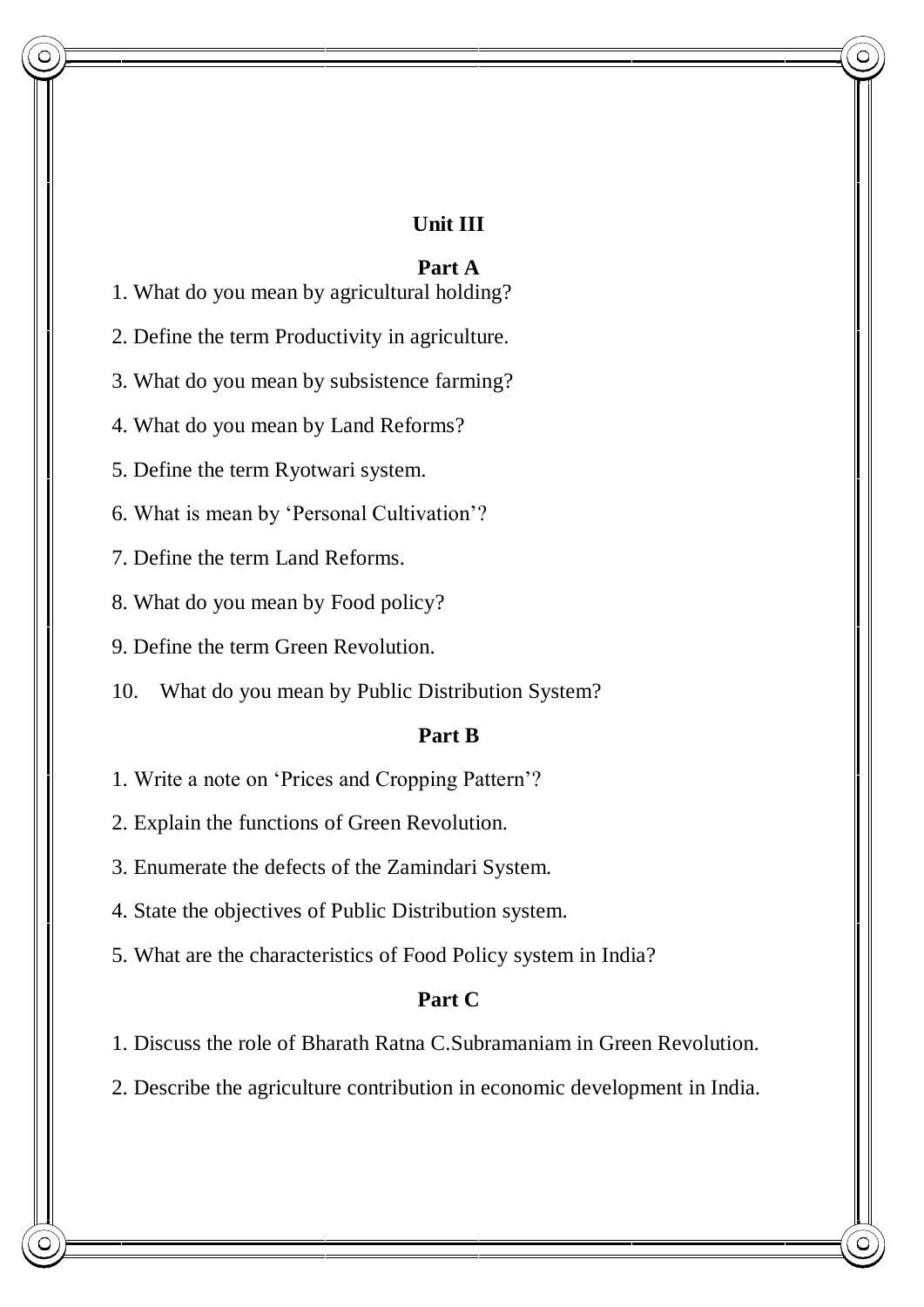#### **Unit IV**

#### **Part A**

1.What do you mean by Industry?

2.Define the term small scale industry.

3.What do you mean by Medium Scale Industry?

4.What do you mean by Large Scale Industry?

5.Define the term Liberalization.

6.What is mean by Privatization?

7.Define the term Globalization.

8.What do you mean Industrial Policy?

9.Define the term National Textile Corporation.

10. What do you mean by Cottage industries?

#### **Part B**

1. Explain the term Industrialization of a country?

2. What are the features of industrial growth?

3. What are the objectives of Industrial Policy Resolution of 1948?

4. Write a note on the problems of Jute Industry?

5. Explain the advantages of New Economic Policy 1991.

#### **Part C**

1. Explain and analyses the features of New Industrial Policy of 1991.

2. Discuss the New Economic Policy 1991. Explain Briefly.